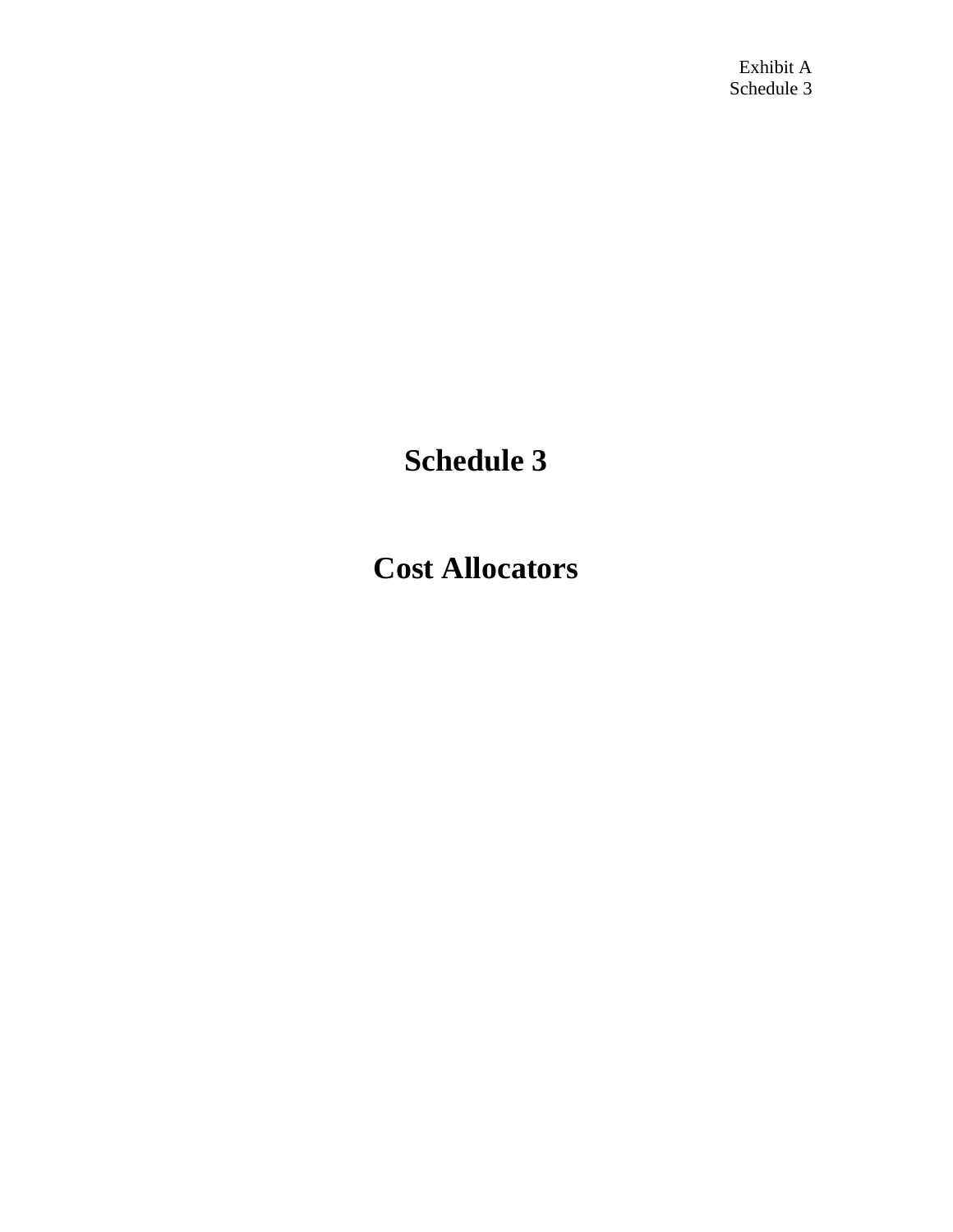The following table summarizes the allocators used by EGNB and the basis for them. Exhibit B, Schedule HEO-5 identifies which accounts the allocators are applicable to.

*E - External Allocation Factors - based on direct knowledge from data in the utility's accounting and other records*

*I - Internal Allocation Factors - based on some combination of external allocation factors, previously directly assigned costs and other internal allocation factors.*

| <b>Allocator Name</b>        | <b>Description</b>                                                                                                                                                                                                                                                                                                |
|------------------------------|-------------------------------------------------------------------------------------------------------------------------------------------------------------------------------------------------------------------------------------------------------------------------------------------------------------------|
|                              |                                                                                                                                                                                                                                                                                                                   |
| <b>Functional Allocators</b> |                                                                                                                                                                                                                                                                                                                   |
| <b>DIST</b>                  | 100% Functionalized to Distribution and is considered to be directly related to the Distribution<br>System $(E)$                                                                                                                                                                                                  |
| DIST PT                      | based on Distribution Plant and has a Demand and a Customer component. Each component<br>of Distribution Plant is allocated to either Demand or Customer or a combination of both and<br>the overall total Distribution Plant allocation for Demand & Customer form the percentages<br>used in this allocator (I) |
| <b>LABOR</b>                 | total labour amount, allocated between Distribution and Onsite. Based on a review of total O&M<br>labour costs in each cost centre, labour was determined to be asssociated with either the<br>Distribution or Onsite functions (I)                                                                               |
| <b>O&amp;MXGAS</b>           | total operating expenses (less any gas related O&M ie. gas nomination services), allocated<br>between Distribution and Onsite based on a review of total O&M expenses to deterimine the<br>drivers of expenditures within each cost centre (1)                                                                    |
| ONSITE                       | 100% Functionalized to Onsite, which refers to the costs associated with a customer on the<br>system (onsite includes a portion of service lines, meters and regulators installed on-site at the<br>customer's premises) (E)                                                                                      |
| <b>PLANT</b>                 | total amount of Distribution Plant, allocating 100% of the costs to Distribution (I)                                                                                                                                                                                                                              |
| <b>RevRegxGas</b>            | total revenue requirement (less gas related revenue requirement), allocated to Distribution and<br>Onsite based on the % of return on rate base & regulated expenses in each category (I)                                                                                                                         |

| CUST              | based on costs that vary with specific customer requirements, the number of customers, or<br>both (such as meters and service lines) - (100% classified to Customer) $(E)$                                                                                                                                        |
|-------------------|-------------------------------------------------------------------------------------------------------------------------------------------------------------------------------------------------------------------------------------------------------------------------------------------------------------------|
| <b>DEMAND</b>     | based on costs associated with design day demand (100% classified to Demand) $(E)$                                                                                                                                                                                                                                |
| <b>DISTLABOR</b>  | labour costs that are attributable to the distribution system, contains a Demand and Customer<br>component (1)                                                                                                                                                                                                    |
| <b>DISTOnlyPT</b> | based on the portion of Distribution Plant that is considered to be Demand driven (to meet<br>design day demand). Includes mains, measurement & regulation assets (I)                                                                                                                                             |
| <b>DISTPT</b>     | based on Distribution Plant and has a Demand and a Customer component. Each component<br>of Distribution Plant is allocated to either Demand or Customer or a combination of both and<br>the overall total Distribution Plant allocation for Demand & Customer form the percentages<br>used in this allocator (I) |
| <b>MAINS</b>      | assumes 77% classification to Customer (to meet the minimum system requirements) and<br>23% classification to Demand (to meet peak demand needs) $(E)$                                                                                                                                                            |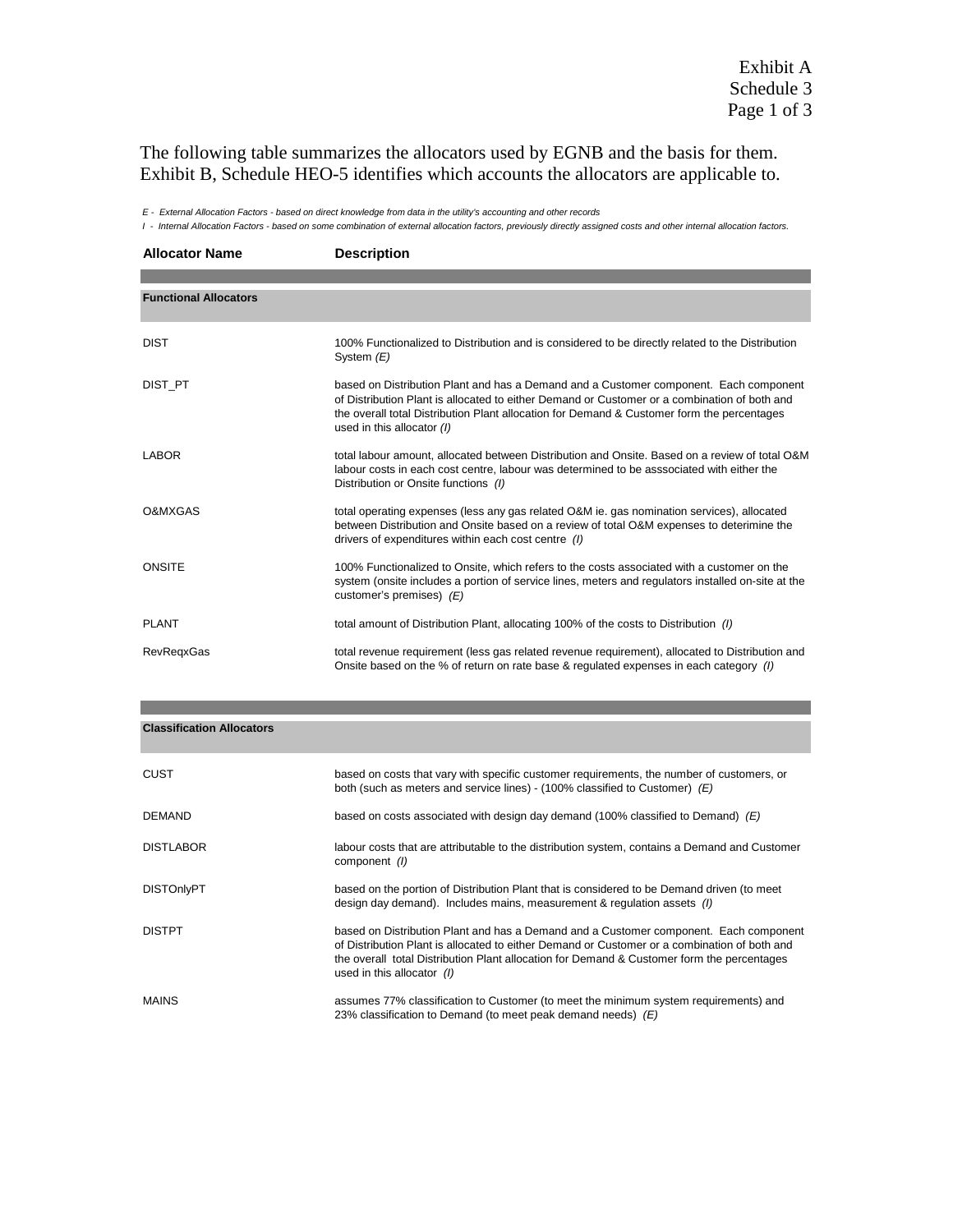Exhibit A Schedule 3 Page 2 of 3

*E - External Allocation Factors - based on direct knowledge from data in the utility's accounting and other records*

*I - Internal Allocation Factors - based on some combination of external allocation factors, previously directly assigned costs and other internal allocation factors.*

| <b>Allocator Name</b> | <b>Description</b>                                                                                                                 |
|-----------------------|------------------------------------------------------------------------------------------------------------------------------------|
|                       |                                                                                                                                    |
| MAIN&SERVICE          | based on the mains and services portion of Distribution Plant and contains a Demand and<br>Customer component (I)                  |
| RevReg Dist           | based on the portion of the revenue requirement that is driven by Distribution and contains a<br>Demand and Customer component (I) |

| <b>Demand Allocators</b> |                                                                                                                                                                                                                                                      |
|--------------------------|------------------------------------------------------------------------------------------------------------------------------------------------------------------------------------------------------------------------------------------------------|
| Delivery Rev             | percentages are established based on the breakdown of forecasted distribution revenue by rate<br>class $(E)$                                                                                                                                         |
| DISTLABOR-D              | labour costs that are considered to be attributed to the distribution system - includes only the<br>Demand component based on a review of O&M labour costs (I)                                                                                       |
| DISTO&MXGAS-D            | total O&M expenses that are considered to be driven by Distribution are allocated based on<br>each expense group's allocators - includes only the Demand component (I)                                                                               |
| DISTPT-D                 | based on the portion of Distribution Plant that is attributed to Demand (1)                                                                                                                                                                          |
| MainsDemand              | based on the Calculated peak design day - No amount allocated to Small General $(E)$                                                                                                                                                                 |
| Peak                     | calculated peak design day (the 24-hour period where there is the maximum amount of system<br>demand). Based on forecasted consumption with adjustments for forecasted weather (degree<br>days) $(E)$                                                |
| RATEBASE                 | based on total rate base, where each component of rate base is allocated to Distribution or<br>Onsite based on the components' individual analysis. Overall a percentage is allocated to each<br>based on the sum of the components of rate base (I) |

| <b>Customer Allocators</b> |                                                                                                                                                                                                                                                                                                                                       |
|----------------------------|---------------------------------------------------------------------------------------------------------------------------------------------------------------------------------------------------------------------------------------------------------------------------------------------------------------------------------------|
| Billing                    | Black & Veatch assumption based on prior client studies/experience. Allocator calculated<br>using 2010 average number of customers with a weighting to account for differences in<br>assumed billing costs between classes. Allocations based on interviews with billing,<br>professional judgment and advice from Black & Veatch (E) |
| Bills All                  | Black & Veatch assumption based on prior client studies/experience. Calculated by multiplying<br>the average number of customers in the class by 12 (assumed number of bills per customer<br>per year) $(E)$                                                                                                                          |
| Delivery Rev               | percentages are established based on the breakdown of forecasted distribution revenue by rate<br>class $(E)$                                                                                                                                                                                                                          |
| DISTI ABOR-C               | labour costs that are considered to be attributed to the distribution system - includes only the<br>Customer component based on a review of O&M labour costs (I)                                                                                                                                                                      |
| DISTO&MXGAS-C              | total O&M expenses that are considered Distribution driven are allocated to customer rate<br>classes based on each expense group's allocators - includes only the Customer component<br>(1)                                                                                                                                           |